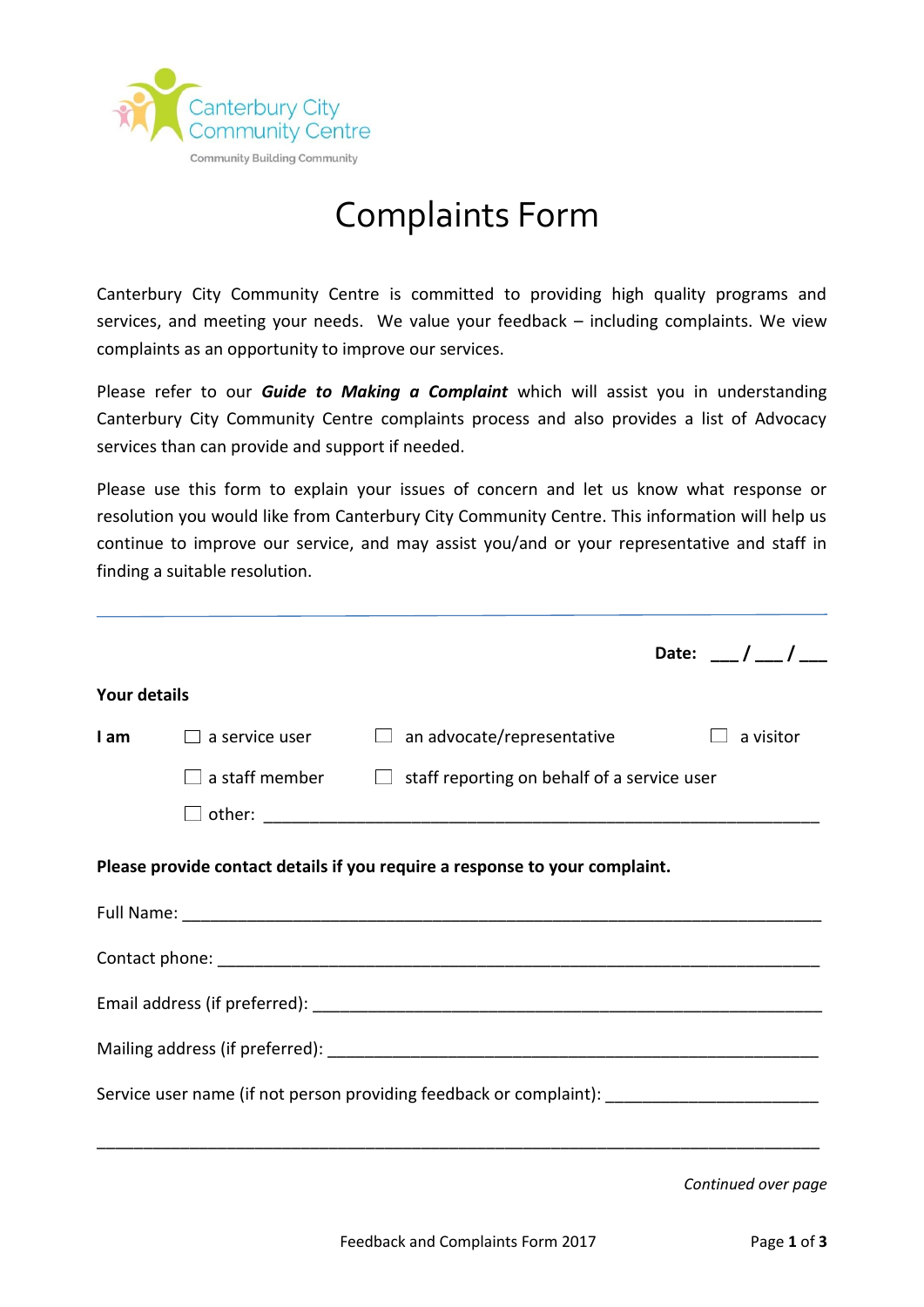

## **Subject of Complaint**

1. What are your issues of concern?

Please attach other pages as needed.

Continued over page